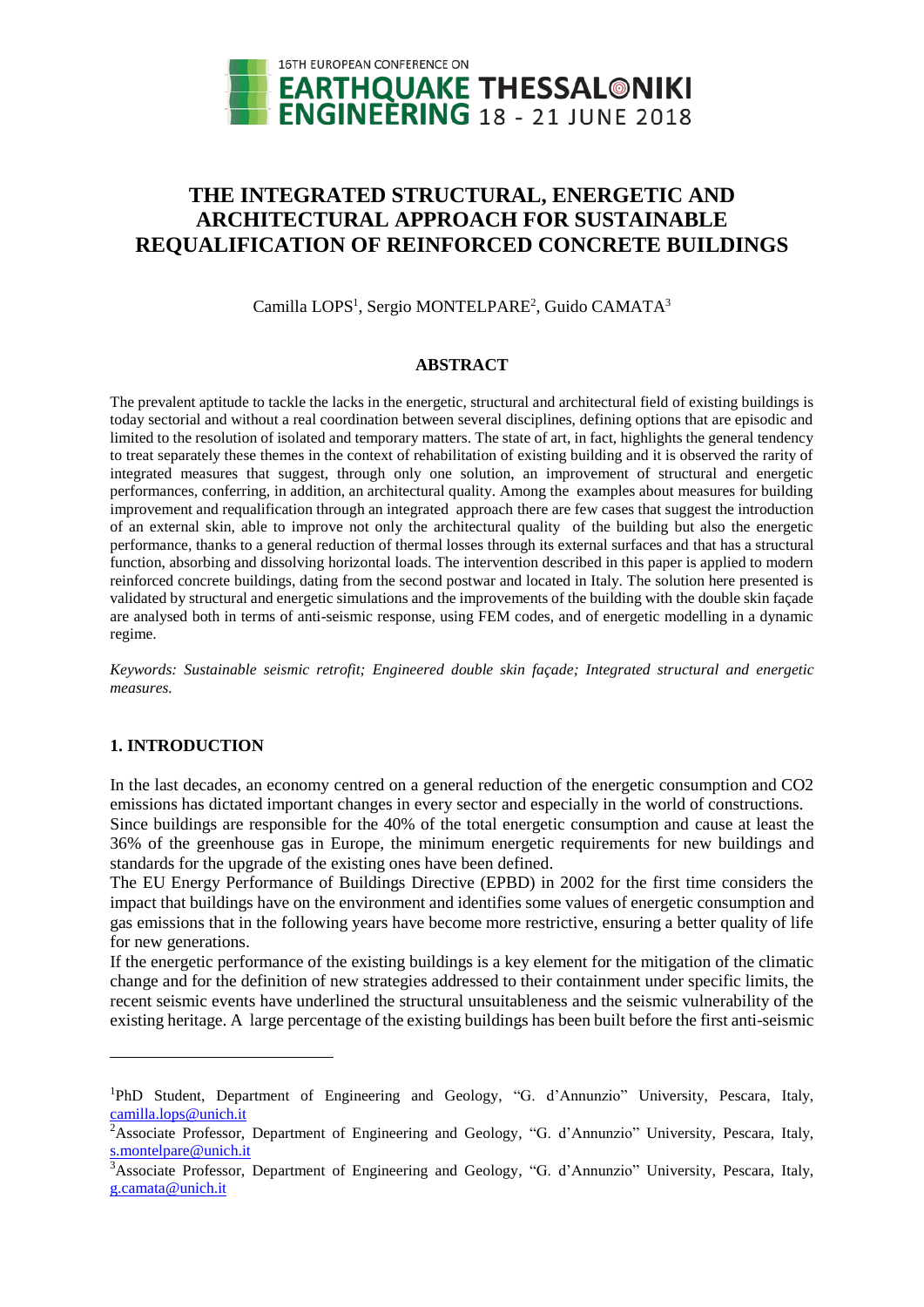laws that appeared in Italy around 1974 and the consequence of this aspect is that the number of buildings not designed or verified for seismic actions is high. In addition, a lot of them have exhausted the estimated life that is around 50-60 years [1].

A holistic approach could be today a successful choice, thanks to a combined intervention for the improvement of the energetic and structural performance able to overcome the above mentioned lacks. The present study is focused on the use of an engineered double skin façade for the energetic, structural and architectural rehabilitation of existing buildings that are part of the Italian social housing scenario and that have been built after the second post-war.

# **2. THE DOUBLE SKIN FACADE AS INTEGRATED SOLUTION: THE STATE OF ART**

In light of evident structural, energetical and architectural lacks the general tendency is solving each set of problems working in a sectorial way and without a common coordination among different disciplines. From the analysis of the state of art, in fact, it is evident that the suggested solutions, in most cases, define options that are episodic and limited to the resolution of isolated and temporary matters, although they are in some cases technologically advanced. In this scenario, some interventions for the rehabilitation of residential buildings consider the use of a double skin façade (DSF) that is a second technological layer located on the outer surface of the existing building.

This new technology is able to improve both the architectural aspect and energetic efficiency of the building, as it happens with the traditional double skin façade, and its structural performance.

Among the few interesting examples in this field, there are the typologies of double skin façade designed by the University of Bergamo and Brescia, the adaptive exoskeleton of the University of Trento and the double skin used as Mass damper studied by the Yale University.

The engineered double skin analysed by the University of Bergamo and Brescia takes into account two different configurations thanks to the possibility to consider the exoskeleton made of shear walls or exploring a shell behaviour for the new façade.

In the shear walls solution, the structural improvement is totally entrusted to shear walls and the improvement of the energetic performance is ensured by the thermal insulation that covers the walls.

In the shell solution, instead, the shape and the extension of the new façade are analysed in order to decrease the area of every single structural component, loading as little as possible the foundations and the thinner parts of the exoskeleton.

Both the shear walls and the shell solution can be designed in contact to the existing structure or can be jutting, defining in this way new closed spaces related to residences or opened areas as, for example, loggias and greenhouses, on one or more than one side and variable in length according to the possibility. Both solutions, in addition, can be designed as dissipative or not, by controlling the seismic performance of the building and dissipating it through new devices inserted in the first case or, on the contrary, by putting overstrength elements able to limit the displacements of the structure and to resist to the seismic forces in the second case [1, 2].

The solution of double skin analysed by the University of Trento has been inspired by the Biomimicry because, considering the animal world, it suggests an auxiliary structure, the exoskeleton, that, introducing a higher stiffness and a new dissipative capacity, ensures the primary structure to horizontal loads that have not considered during its design and its structural analysis.

The suggested structural skeleton more than being changeable in size, extension, typology and technology, can be designed in order to have an adaptive behaviour, considering that it can be in static condition structurally independent to the existing building and can collaborate when the load conditions require an additional strength as it happens during an earthquake.

Passive dissipative devices made of memory shape metals, strategically located and used as connectors between the new and the existing structure, decrease the horizontal displacements during the seismic events [3].

The last example that is interesting to analyse is the hypothesis studied by the School of Architecture of the University of Yale that uses the double skin façade as a system for the control of the displacement for tall buildings. Two strategies are investigated.

In the first scheme, the connectors between the inner layer and the external one are designed in order to have low axial stiffness with a damping mechanism, reducing the mechanical movement of the main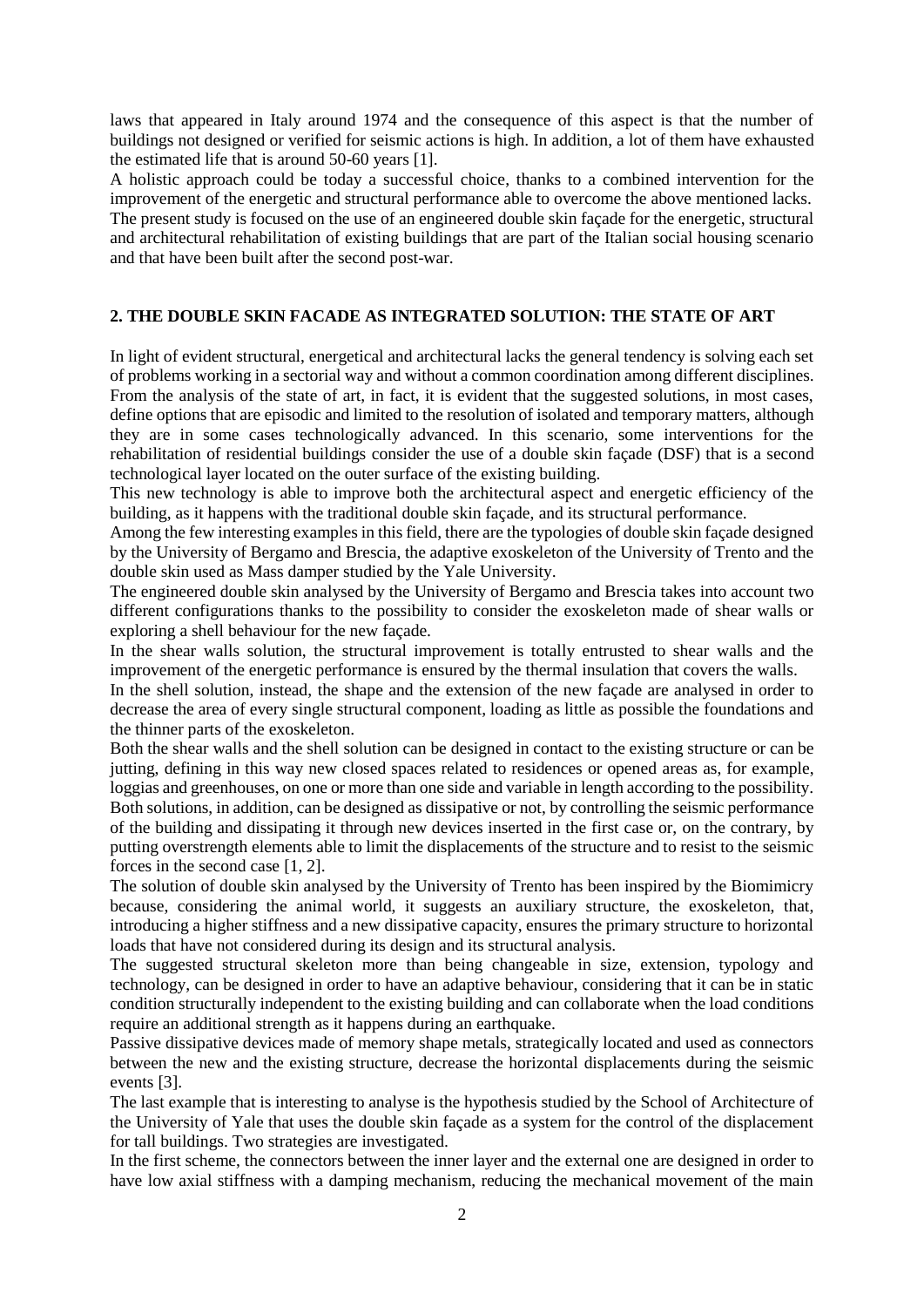building; in the second scheme small additional masses are inserted inside the cavity of the double skin operating as Tuned Mass Dampers (TMDs).

If the two configurations are studied in detail it is clear that the main element of the first solution is the design of connectors that have to be very flexible between the external skin of the façade and the existing one, in the perpendicular direction to the sides of the building in order to decrease the horizontal dynamic load. The stiffness of the connectors in the other two directions parallel to the façade is the same of the other systems that are present on it. Consequently, as result of this addition, the external layer of the double skin is able to move forward and back but the vibration of the main structure that is enclosed by the inner layer is significantly reduced.

In the second scheme, instead, the external skin of the façade is fixed, as it happens for the conventional system of double skin façade. The innovation stands in the addition of tuned mass dampers (TMDs), for the control of vibrations of the building under dynamic loads effects [4].

Other examples of the use of the double skin façade for the structural safety and the energetic efficiency are the options analysed by Zhang and Fu [5] and the integrated façade engineering validated by Toru Takeuchi, Yasuda and Iwata [6].

# **3. THE CASE STUDY**

The present study wants to analyse possible solutions that can be used for social housing buildings dating from the second Italian postwar.

This typology of buildings is inadequate from a structural and energetic point of view and has poor architectural quality.

The selected building has a rectangular shape with sizes equal to 22 metres x 11.5 metres and it is made of four levels above ground for a total high equal to 12.2 metres. The whole building has a residential function.

Its main axis direction is inclined towards the East-West directrix of around 53°.

Figure 1 and 2 show the architectural map and a structural section of the building.

The building has a reinforced concrete structure and infills made of hollow bricks. Hollow-core concrete slabs are present.

In detail, the used concrete has a strain class equal to  $C20/25$  and the steel of the reinforcements is FeB32k.



Figure 1. Architectural map of the building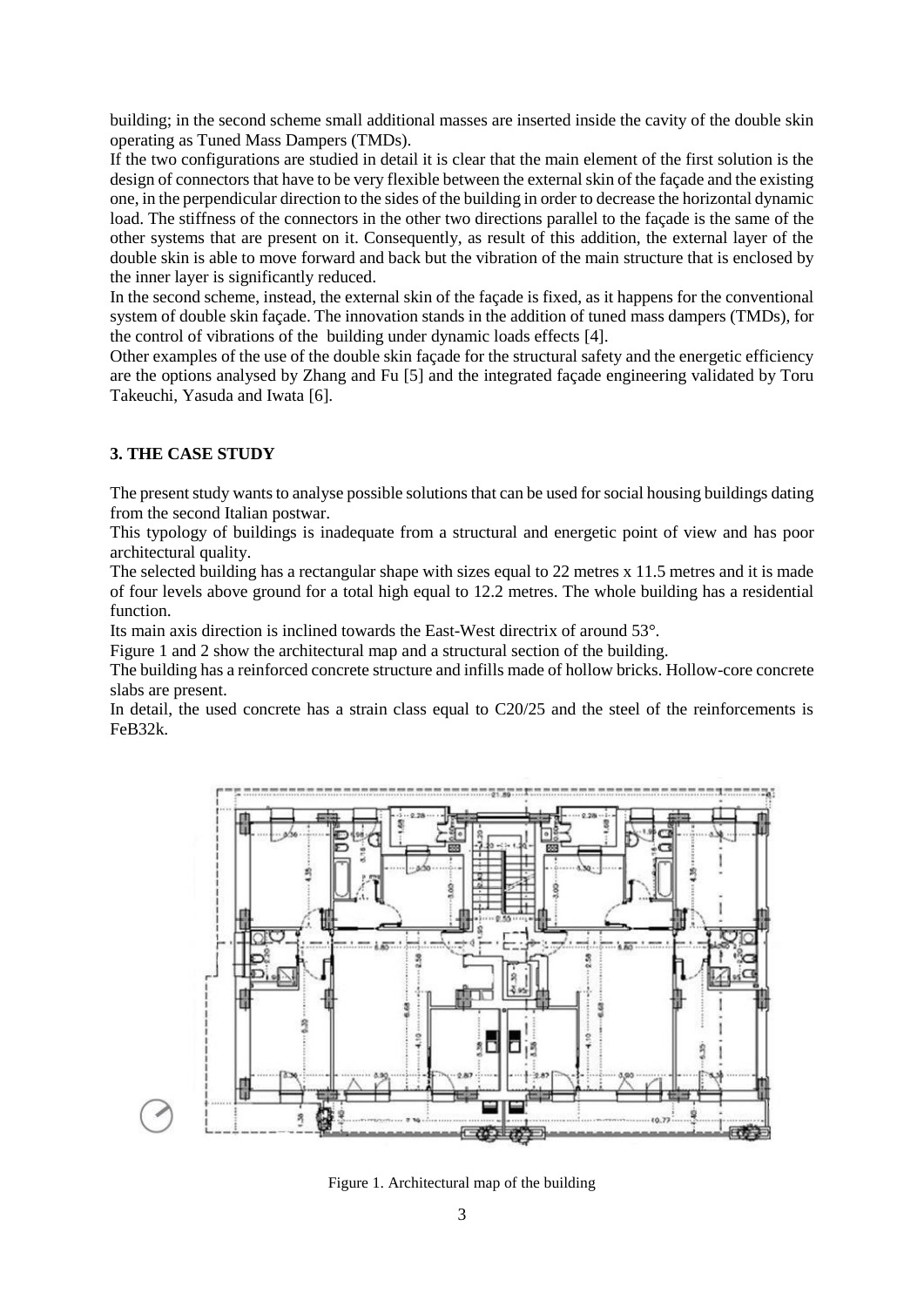

Figure 2. Section of the building

The infills, made of bricks with 12 and 8 centimetres depth and a 10 centimetres cavity, has a transmittance value (U) equal to 1.13 W/m²K and the concrete slabs, with 8 centimetres screed and floor, in addition to the structural depth equal to 25 centimetres, have an U value equal to 1.40 W/m<sup>2</sup>K.

The glassed surface occupies 12% of the total surface and the windows have a double glass with aluminium frame without the thermal break. They have an U value equal to  $3.16 \text{ W/m}^2\text{K}$ .

The plant system of the building is made of a system for the heating and cooling of internal spaces and for the production of hot water. These plants are quite old and with low energetic efficiency.

There are, in fact, natural gas boilers with a coefficient of performance around 85% and split system for the cooling with a COP equal to 1.8.

The case study has been analysed through two different models: a structural model for the linear and not linear analysis using the software Midas Gen and a model for the dynamic simulation in Energy Plus to evaluate the energetic performance.

The typology of double skin façade analysed in this study and chosen for the structural and energetic improvement of the existing building is not ventilated and multiple storeys. It means that the cavity between the inner and the outer layers of the DSF is not open and it extends over the total height of the building and without a separation at the single stories.

# **4. THE ENERGETIC MODELLING**

#### *4.1 Adopted modelling criteria*

On the base of architectural and structural information about the building adopted as the case study, a model for the energetic simulation has been made by using the software DesignBuilder, a graphical and user-friendly interface of Energy Plus.

Using this software the geometry of the building has been defined; the balconies, important for the shading system of the lower spaces and present on the South façade, have been modelled using the component block; the characteristics of the external and internal surfaces of the building have been inserted and also information about the activities of the internal spaces and the type of plants that are present have been added.

Once the state of being has been analysed and the lacks have been underlined, some possible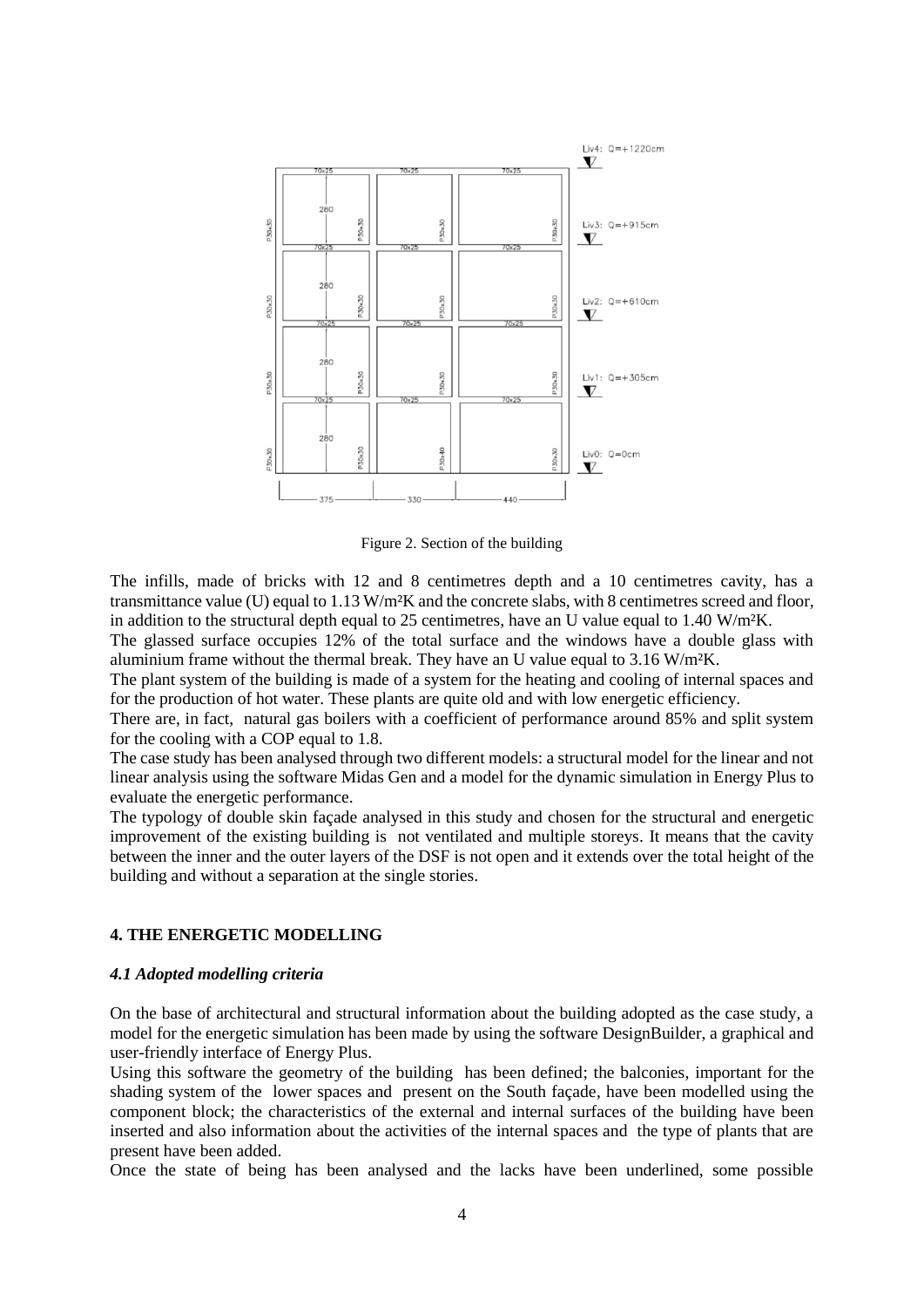configurations of double skin façade have been studied.

The double skin façade that has been chosen has structural elements made of steel material and triple glass having a low value of transmittance ( $U= 0.79$  W/m<sup>2</sup>K) for the external layer.

There are some important considerations when DesignBuilder is used to model passive double facades. Firstly, the Zone type on the Activity tab should be set to Cavity at zone level in the cavity zone and this causes the following further changes to be made to the model: the zone is set as unoccupied by loading, HVAC and Lighting template data; the Cavity internal convection algorithm is set for Cooling design, Heating design and simulation calculations to correctly model the air space; the full interior and exterior Solar distribution algorithm is set for Cooling design and Simulation because it allows solar radiation to be accurately transmitted through the interior glazing in the partition.

The performances of double skin with different air cavities have been as the first stage analysed.

The considered cavity has been 1, 1.5, and 2 metres that are the values frequently encountered in the state of art for projects with the same technology.

The double skin has been alternately located on the North-West and South-Est façade.

Subsequently, shading systems with different size and typology have been inserted for each configuration. The two external shading systems used in this study have been louvres with the main dimension equal to 0.5, 1 and 1.5 metres and blinds with low reflectivity slats.

After defining the best configuration for each façade (North-West and South-Est) the building has been enclosed using an exoskeleton on both sides.

The energetical performances have been evaluated, both for the state of being and the project, supposing two different Italian locations, Messina and Bergamo, opposite because of climatic conditions, in order to define the behaviour of this technology in hot and cold climates.

Messina is, in fact, classified as climatic zone B and Bergamo is in E climatic zone.

#### *4.2 Results and comparisons*

The following results are referred to the energetic consumption for the heating and the cooling of the inner spaces, for the state of being and for the different configurations of double skin facades (North-West and South-Est exposition, with variable air cavity and with external shading system with different size and typology) both for the cold climate (Bergamo) and the hot one (Messina).

Table 1. Energetic consumption of the state of being in cold climate (Bergamo)

| <b>DSF Typology</b> | <b>Heating</b> [kWh] | <b>Cooling [kWh]</b> | Tot [kWh] |  |
|---------------------|----------------------|----------------------|-----------|--|
| No DSF              | 63.819               | 6.519                | 70,338    |  |

| <b>DSF Typology</b>                             | <b>Heating [kWh]</b> | <b>Cooling [kWh]</b> | Tot $[\%]$ |  |
|-------------------------------------------------|----------------------|----------------------|------------|--|
| DSF_North-West Esposition                       |                      |                      |            |  |
| $DSF(1.0 \text{ m cavity})$                     | 53,133               | 15,252               | $-2.8\%$   |  |
| $DSF(1.5 \text{ m cavity})$                     | 53.341               | 16,406               | $-0.8\%$   |  |
| $DSF(2.0$ m cavity)                             | 53,785               | 16,351               | $-0.3\%$   |  |
| $DSF(1.0 \text{ m cavity},$<br>$0.5$ m louvres) | 54,138               | 12,709               | $-4.5\%$   |  |
| $DSF(1.5 \text{ m cavity},$<br>$0.5$ m louvres) | 54,313               | 13,899               | $-3.0%$    |  |
| $DSF(2.0$ m cavity,<br>$0.5$ m louvres)         | 54,768               | 13,889               | $-2.4%$    |  |

Table 2. Energetic consumption of the building with DSF in cold climate (Bergamo)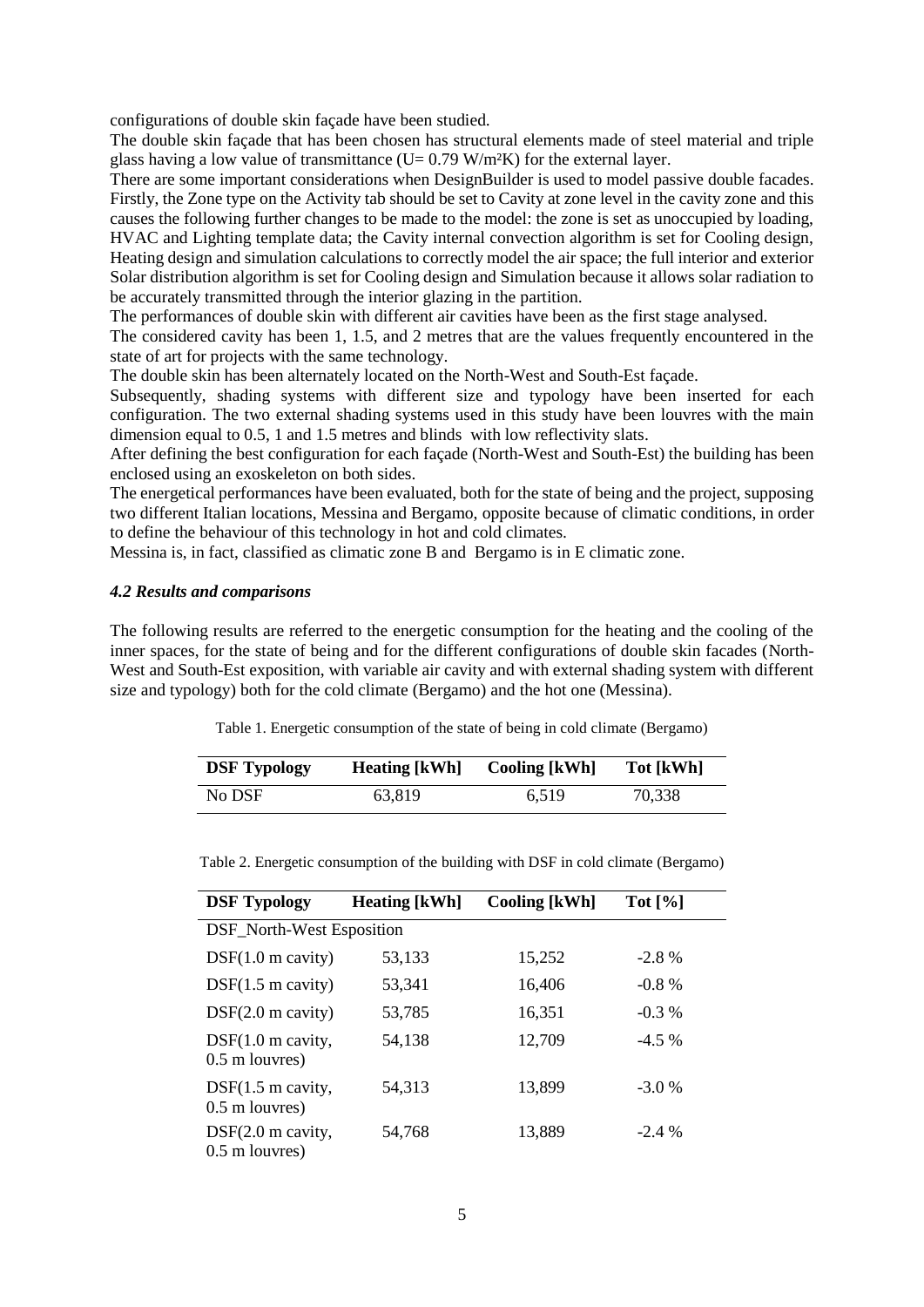| $DSF(1.0 \text{ m cavity},$<br>1.0 m louvres)   | 55,212 | 10,276 | $-6.9%$  |
|-------------------------------------------------|--------|--------|----------|
| DSF(1.5 m cavity,<br>1.0 m louvres)             | 55,356 | 11,494 | $-5.0%$  |
| DSF(2.0 m cavity,<br>1.0 m louvres)             | 55,821 | 11,540 | $-4.2%$  |
| $DSF(1.0 \text{ m cavity},$<br>2.0 m louvres)   | 55,668 | 9,350  | $-7.6%$  |
| $DSF(1.5 \text{ m cavity},$<br>2.0 m louvres)   | 55,795 | 10,555 | $-5.7%$  |
| DSF(2.0 m cavity,<br>2.0 m louvres)             | 56,261 | 10,626 | $-4.9%$  |
| $DSF(1.0$ m cavity,<br>external blinds)         | 54,517 | 6,625  | $-13.1%$ |
| $DSF(1.5 \text{ m cavity},$<br>external blinds) | 54,671 | 7,515  | $-11.6%$ |
| DSF(2.0 m cavity,<br>external blinds)           | 55,116 | 7,603  | $-10.8%$ |
| DSF_South-Est Esposition                        |        |        |          |
| $DSF(1.0 \text{ m cavity})$                     | 52,943 | 15,257 | $-3.0%$  |
| $DSF(1.5 \text{ m cavity})$                     | 53,381 | 15,711 | $-1.8%$  |
| DSF(2.0 m cavity)                               | 53,978 | 15,325 | $-1.5%$  |
| $DSF(1.0 \text{ m cavity},$<br>0.5 m louvres)   | 54,683 | 11,772 | $-5.5%$  |
| DSF(1.5 m cavity,<br>0.5 m louvres)             | 55,054 | 12,352 | $-4.2%$  |
| DSF(2.0 m cavity,<br>$0.5$ m louvres)           | 54,768 | 12,143 | $-3.6%$  |
| $DSF(1.0 \text{ m cavity},$<br>1.0 m louvres)   | 56,703 | 9,140  | $-6.4%$  |
| $DSF(1.5 \text{ m cavity},$<br>1.0 m louvres)   | 56,979 | 9,816  | $-5.0%$  |
| DSF(2.0 m cavity,<br>1.0 m louvres)             | 57,522 | 9,758  | $-4.3%$  |
| $DSF(1.0 \text{ m cavity},$<br>2.0 m louvres)   | 57,681 | 8,126  | $-6.4%$  |
| $DSF(1.5 \text{ m cavity},$<br>2.0 m louvres)   | 57,898 | 8,821  | $-5.1%$  |
| DSF(2.0 m cavity,<br>2.0 m louvres)             | 58,421 | 8,822  | $-4.4%$  |
| $DSF(1.0 \text{ m cavity},$<br>external blinds) | 54,735 | 6,366  | $-13.1%$ |
| DSF(1.5 m cavity,<br>external blinds)           | 55,104 | 6,937  | $-11.8%$ |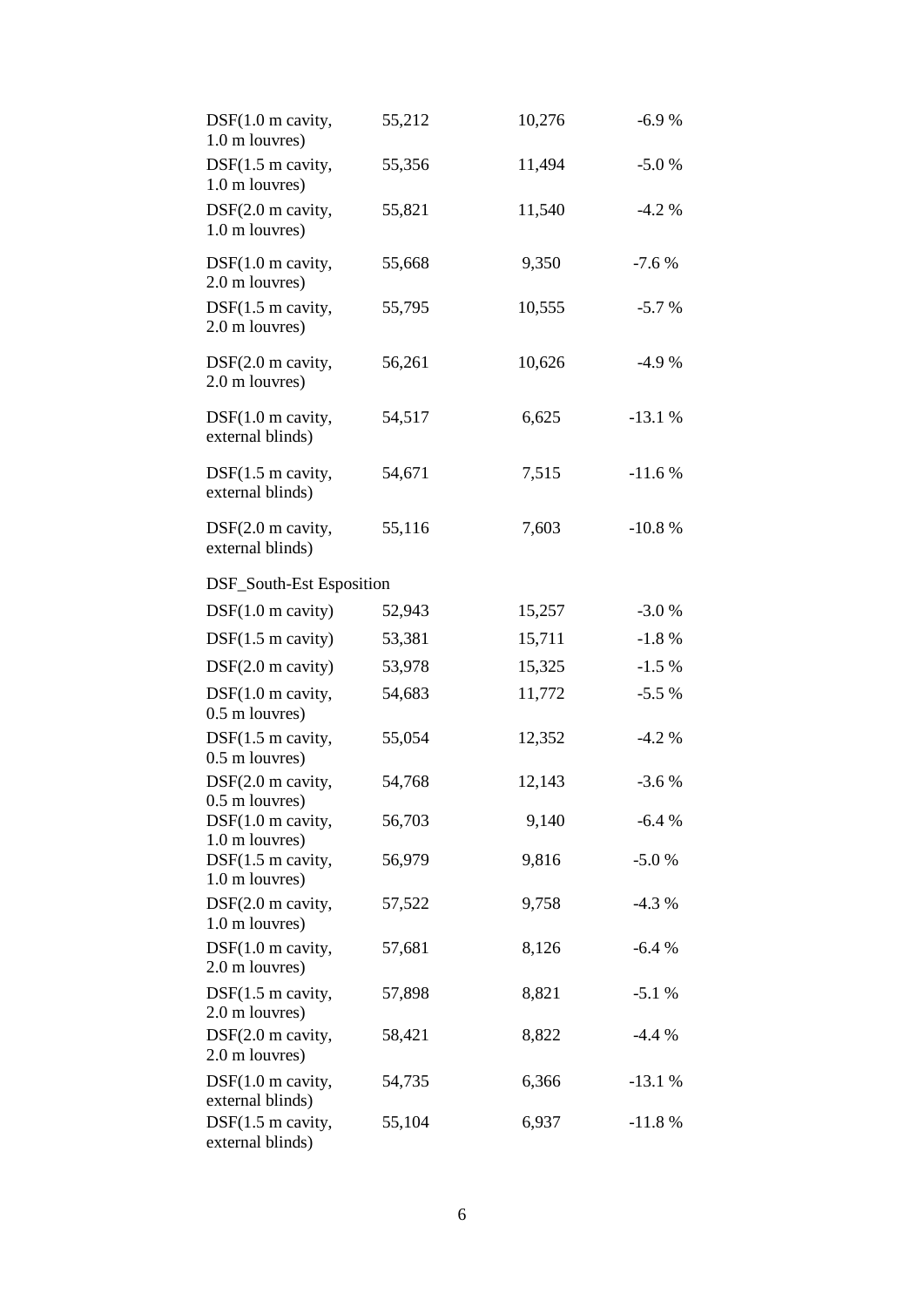| $DSF(2.0$ m cavity, | 55,682 | 6,984 | -10.9 % |
|---------------------|--------|-------|---------|
| external blinds)    |        |       |         |

Table 3. Energetic consumption of the state of being in hot climate (Messina)

| <b>DSF Typology</b> | <b>Heating</b> [kWh] | <b>Cooling</b> [kWh] | Tot [kWh] |
|---------------------|----------------------|----------------------|-----------|
| No DSF              | 14.390               | 18.601               | 32.991    |

Table 4. Energetic consumption of the building with DSF in hot climate (Messina)

| <b>DSF Typology</b>                             | <b>Heating [kWh]</b> | <b>Cooling [kWh]</b> | Tot $[\%]$ |
|-------------------------------------------------|----------------------|----------------------|------------|
| DSF_North-West Esposition                       |                      |                      |            |
| $DSF(1.0 \text{ m cavity})$                     | 9,281                | 28,920               | $+15.8%$   |
| DSF(1.5 m cavity)                               | 9,322                | 28,671               | $+15.2%$   |
| $DSF(2.0$ m cavity)                             | 9,384                | 28,863               | $+15.9%$   |
| DSF(1.0 m cavity,<br>0.5 m louvres)             | 9,954                | 25,169               | $+6.5%$    |
| $DSF(1.5 \text{ m cavity},$<br>0.5 m louvres)   | 10,013               | 24,956               | $+6.0%$    |
| DSF(2.0 m cavity,<br>0.5 m louvres)             | 10,102               | 24,693               | $+5.5%$    |
| DSF(1.0 m cavity,<br>1.0 m louvres)             | 10,751               | 21,606               | $-1.9%$    |
| $DSF(1.5 \text{ m cavity},$<br>1.0 m louvres)   | 10,837               | 21,489               | $-2.0%$    |
| DSF(2.0 m cavity,<br>1.0 m louvres)             | 10,949               | 22,281               | $+0.7%$    |
| $DSF(1.0 \text{ m cavity},$<br>2.0 m louvres)   | 11,113               | 20,238               | $-5.0%$    |
| $DSF(1.5 \text{ m cavity},$<br>2.0 m louvres)   | 11,198               | 20,153               | $-5.0%$    |
| DSF(2.0 m cavity,<br>2.0 m louvres)             | 11,324               | 19,999               | $-5.1%$    |
| $DSF(1.0$ m cavity,<br>external blinds)         | 9,512                | 16,437               | $-21.3%$   |
| $DSF(1.5 \text{ m cavity},$<br>external blinds) | 9,563                | 16,362               | $-21.4%$   |
| DSF(2.0 m cavity,<br>external blinds)           | 9,645                | 16,378               | $-21.1%$   |
| DSF_South-Est Esposition                        |                      |                      |            |
| DSF(1.0 m cavity)                               | 8,923                | 30,571               | $+19.7%$   |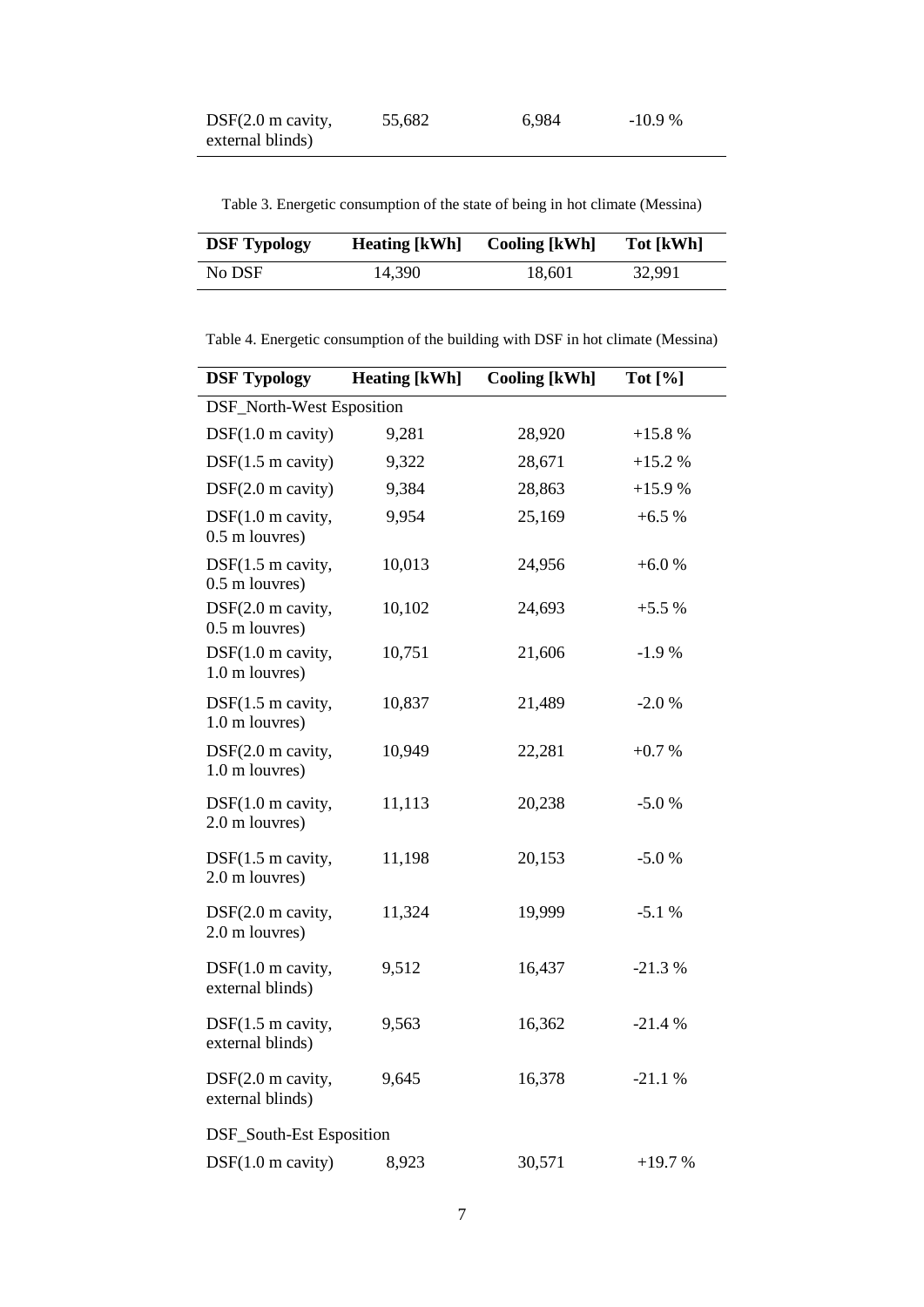| $DSF(1.5 \text{ m cavity})$                     | 9,064  | 29,905 | $+18.1%$ |
|-------------------------------------------------|--------|--------|----------|
| DSF(2.0 m cavity)                               | 9,245  | 29,172 | $+16.4%$ |
| $DSF(1.0 \text{ m cavity},$<br>$0.5$ m louvres) | 10,078 | 25,228 | $+7.0%$  |
| DSF(1.5 m cavity,<br>0.5 m louvres)             | 10,216 | 24,782 | $+6.1%$  |
| DSF(2.0 m cavity,<br>$0.5$ m louvres)           | 10,406 | 24,288 | $+5.2%$  |
| DSF(1.0 m cavity,<br>1.0 m louvres)             | 11,569 | 21,067 | $-1.1%$  |
| DSF(1.5 m cavity,<br>1.0 m louvres)             | 11,706 | 20,838 | $-1.4%$  |
| DSF(2.0 m cavity,<br>1.0 m louvres)             | 11,895 | 20,522 | $-1.7%$  |
| $DSF(1.0 \text{ m cavity},$<br>2.0 m louvres)   | 12,373 | 19,428 | $-3.6%$  |
| $DSF(1.5 \text{ m cavity},$<br>2.0 m louvres)   | 12,500 | 19,288 | $-3.6%$  |
| DSF(2.0 m cavity,<br>2.0 m louvres)             | 12,690 | 19,077 | $-3.7%$  |
| $DSF(1.0 \text{ m cavity},$<br>external blinds) | 9,304  | 17,126 | $-19.9%$ |
| $DSF(1.5 \text{ m cavity},$<br>external blinds) | 9,457  | 16,949 | $-20.0%$ |
| DSF(2.0 m cavity,<br>external blinds)           | 9,652  | 16,787 | $-19.9%$ |

The results obtained by the energetic simulations underline in a clear way that, regarding the cold climate, the introduction of a double skin on the South-Est façade is the best choice, ensuring a reduction for the heating load of 17%. It is also evident that in the configuration of double skin, both on the South-Est façade and on the North-West one, increasing the depth of the air cavity the gain in terms of energy consumption for the heating demand decreases because there is a reduction of the internal solar gain that enters weakly the spaces behind the exoskeleton.

The study of this technology for hot climate shows that also in this case, the most convenient condition is the insertion of the double skin on the South-Est façade, ensuring a reduction of the heating loads of around 38% that is more than double of the amount that could be achieved in cold climate with the same condition.

Considering the energetic consumption for the cooling of the spaces, it is clear that for each configuration, the insert of a shading system made of external blinds with low reflectivity slats allows a significant reduction of this load.

These values would be higher with an active (ventilated) double skin thanks to the possibility to remove the volume of hot air inside the cavity just above the existing building, ensuring low energetic consumption and good comfort during the summer season.

Confronting the total energetic consumption due to the air conditioning (both cooling and heating) of the building with a double skin, the inserting of an exoskeleton in hot climates (-21%) is more useful than the same intervention in cold climates (-13%).

Defining the best configuration for each façade (North-West and South-Est) and for each climatic condition, the building has been studied considering the double skin on two of the main facades. For cold climate, double skin with air cavity equal to 1 metre and external blinds with low reflectivity slats for the North-West and South-Est façade has been chosen. For hot climate the choice, instead, has been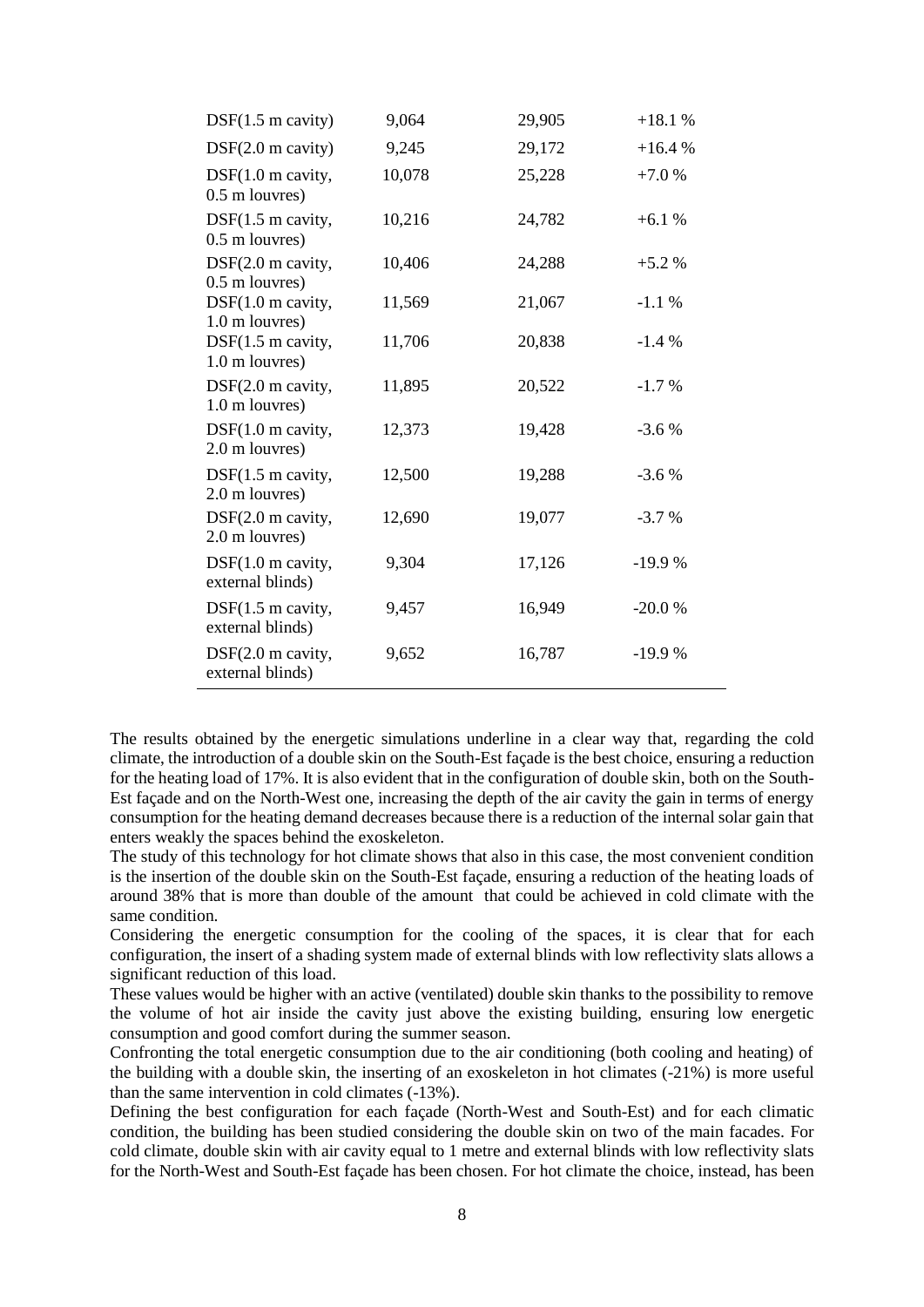the topology of double skin with 1.5 metres cavity and external blind with low reflectivity slats for both expositions.

Table 5. Energetic consumption of the building with DSF (North and South façade) in cold and hot climate

| <b>DSF</b> Typology | <b>Heating</b> [kWh] | <b>Cooling</b> [kWh] | Tot $[\%]$ |
|---------------------|----------------------|----------------------|------------|
| DSF cold climate    | 33.269               | 6.300                | $-43.7\%$  |
| DSF hot climate     | 5,262                | 15.117               | $-38.2\%$  |

It is important to underline that the energetic consumptions that are summarised in these tables are referred not considering the efficiency of the plant system.

## **5. THE STRUCTURAL MODELLING**

#### *5.1 Adopted modelling criteria*

The structural modelling has been carried out with the FEM code Midas Gen and using concentrated plasticity models for non-linear analyses. This schematisation concentrates the inelastic deformations at the end of the structural elements using concentrated plastic hinges and predetermined phenomenological constitutive laws. These laws may consider degrading nonlinear response through experimental calibrations based on the N-My-Mz interaction.

Shear and flexural hinges have been inserted for beams and for column hinges that consider shear and combined compressive and bending stress.

The structural details have been defined considering the typical construction practice at the time of construction. In this regard, the Rck250 concrete and FeB32k steel have been used for the analysis and their elastic modules have been appropriately reduced (70% columns and 50% beams) in order to consider their cracked condition.

The structural elements such as beams, columns and staircase have been modelled using beam elements. The balconies on the South façade have not been modelled and their presence has been considered only with their weight. The same choice has been made for the infills, implemented exclusively as a load.

For the pushover analysis, two different force distributions have been inserted, as it is suggested by the Italian code (NTC2008). As main distribution, a modal distribution of forces has been used and for the secondary distribution, a uniform distribution has been chosen. This has been done in both direction, the positive and the negative one, obtaining in total 8 load conditions.

Figure 3 graphics the two main distributions.



Figure 3. Force distributions for Pushover analysis: (a) unifom distribution and (b) modal distribution

In order to analyse the structural performance of the existing building and the efficacy of the studied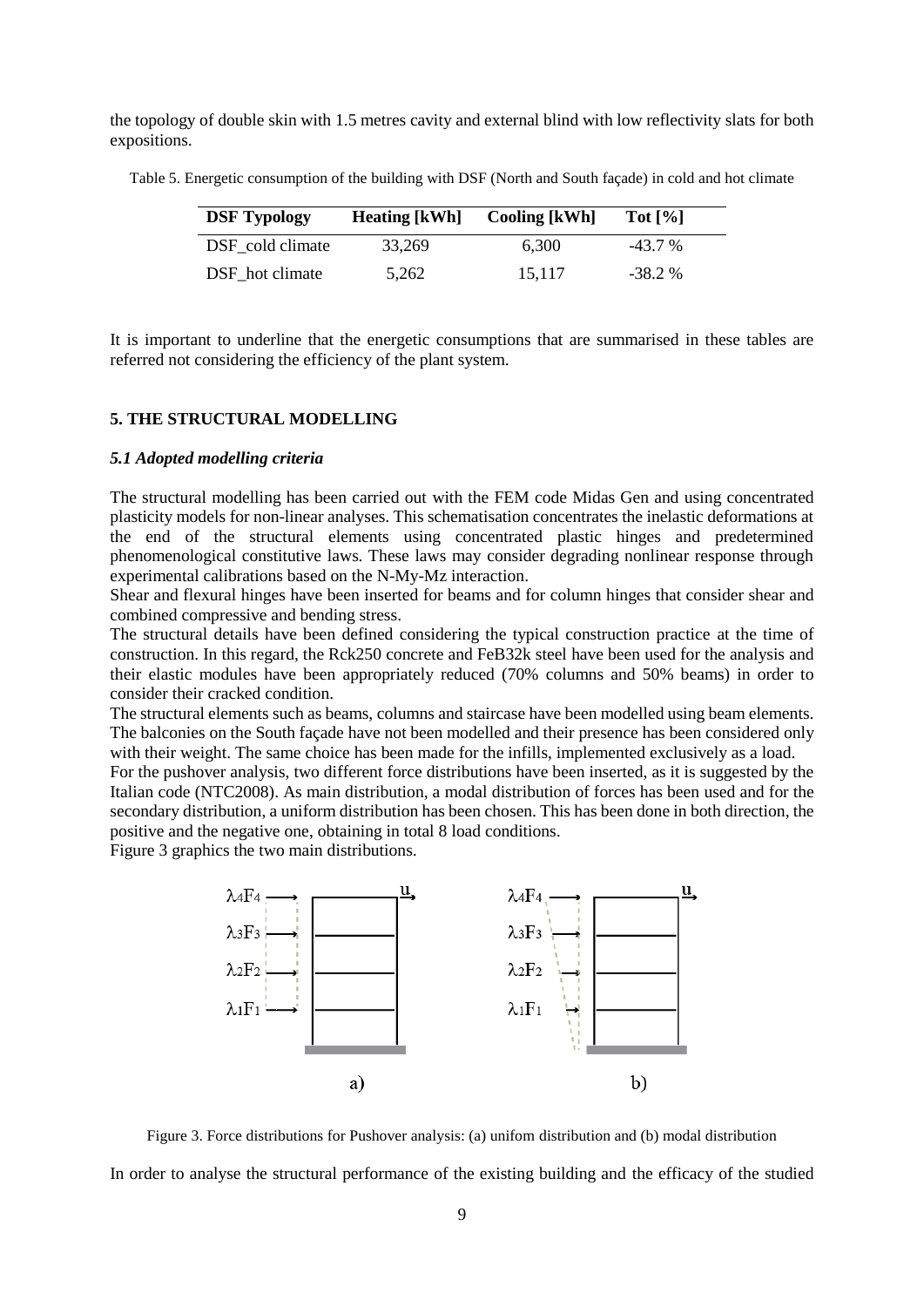solution in the worst seismic condition, the case study has been located in the city of L'Aquila that has a PGA value around 0.260 g.

# *5.2 Results and comparisons*

Figure 4 shows the capacity curves of the existing structure defined in terms of base shear and displacement for each distribution of forces.



Figure 4. Pushover curves with modal and uniform distribution

Analysing the capacity curves obtained from different pushover analyses and comparing them with the ADRS spectrum, the structure is not verified for both ultimate and damage limit state. It is, therefore, a structure that has high seismic vulnerability especially along the minor side. The structural capacity is 54% of the ultimate limit state earthquake demand.

The collapse of the structure is due to flexional stresses of the elements, both columns and beams, and it is also observed the formation of shear failures located along the short columns of the staircase.

The structure is strengthen with the engineered double skin façade. The skin is made of steel and surrounds the whole building.

In detail, the Buckling-Restrained Axial Dampers (BRAD) have been inserted into the double skin, as it can be seen in Figure 5. These devices protect the structure through energy dissipation [7].

The BRADs are modelled using plastic hinges which simulate the dynamic behaviour of the devices.

A frame of dissipative braces has been localised above all sides of the building in a symmetrical way in order to avoid torsional phenomena of the main structure and a system of horizontal X braces has been inserted on the last floor.

It is important to underline that the BRAD stiffness is selected to increase the structural stiffness and therefore to limit the interstory drift at damage limit state. The BRADs used have different dissipative capacities for each level but are the same for each floor.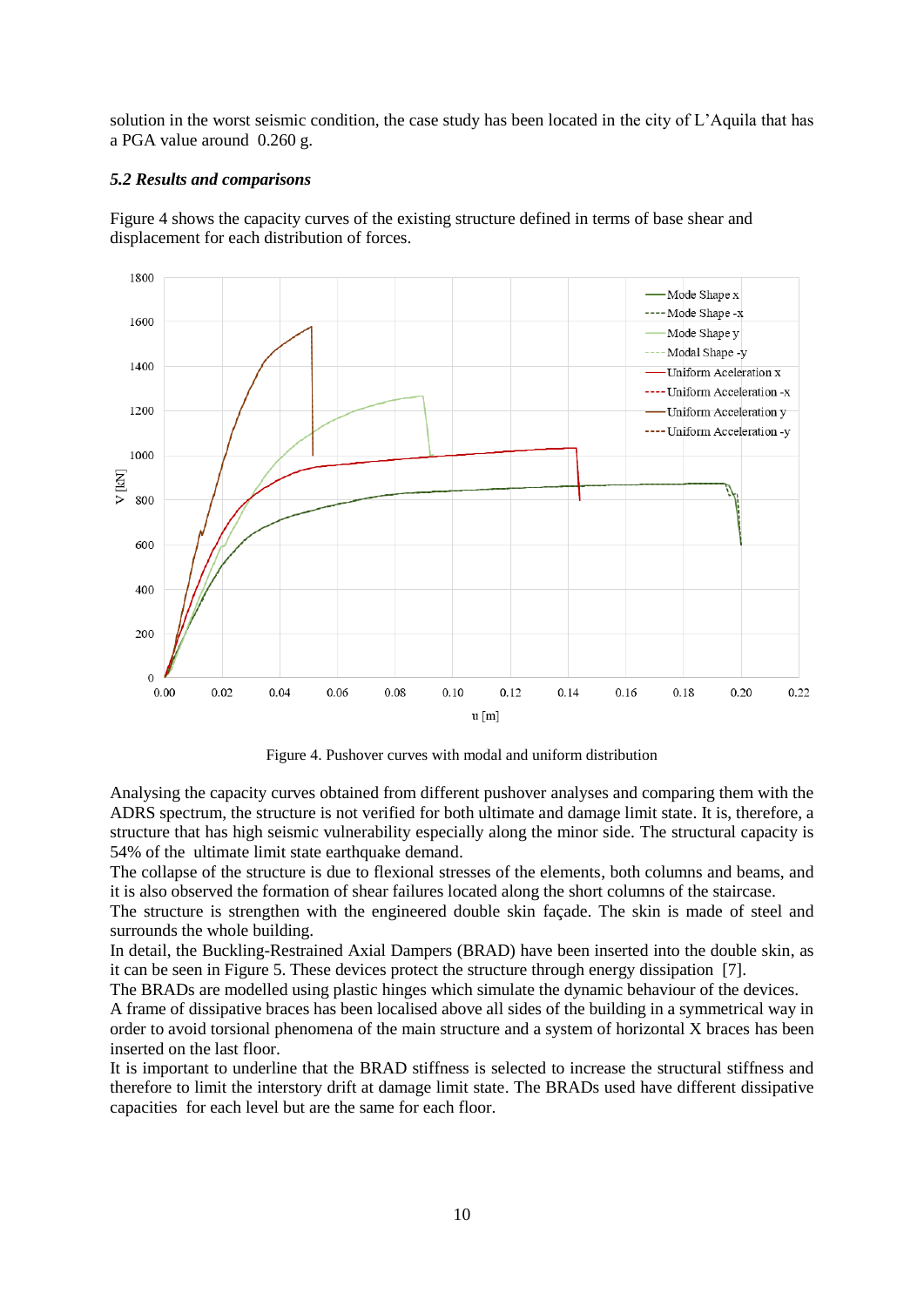

Figure 5. Model of the building with the exoskeleton

The connection between the existing building and the new structure has been designed to avoid the transfer of flexural forces. In addition to this global intervention, some local interventions are necessary for the elements subjected to shear failure. In particular, the short columns located around the staircase are confined with Fiber Reinforced Polymers in order to avoid shear failures.

The insertion of the double skin façade and the improvement of the existing building with this new technology has been deeply studied through several pushover analyses, considering different distributions of forces.

In Figure 6 the analysis with a uniform distribution in the y-direction, which is the weakest side of the building, is reported. .



Figure 6. Capacity Spectrum and Demand Spectrum of the building with and without double skin